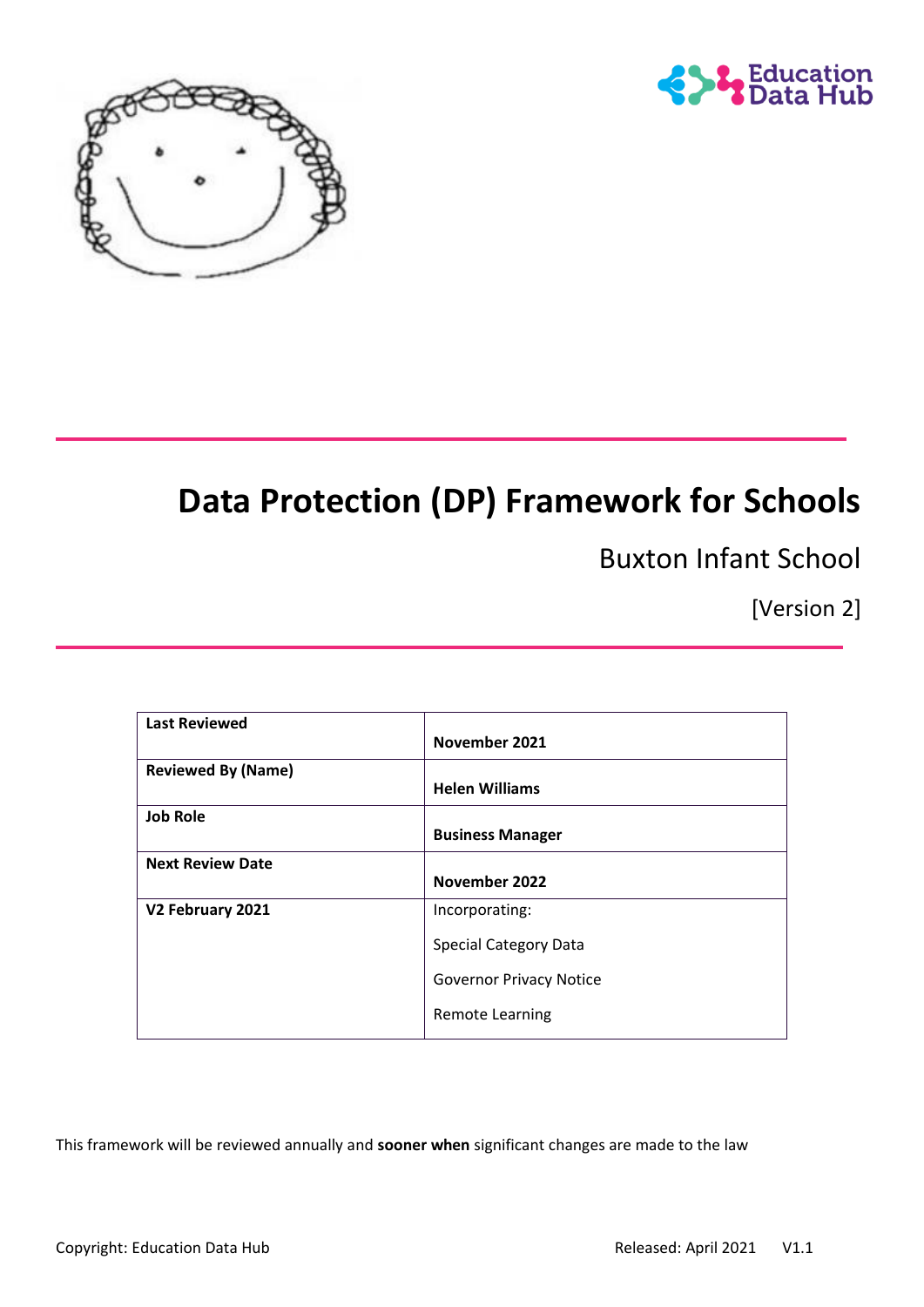#### <span id="page-1-0"></span>Contents of this Framework (related documents)

- 1. Data Protection Policy
	- i. Annex 1: Legal Conditions for Processing
	- ii. Annex 2: Breach Procedure
	- iii. Annex 3: Data Protection Impact Assessment Procedure
	- iv. Annex 4: Subject Access Request Procedure
	- v. Annex 5: Freedom of Information Request Procedure
- 2. Privacy Notice (Pupils)
- 3. Privacy Notice (Workforce)
- 4. Retention Schedule
- 5. Social Media Policy
- 6. Bring Your Own Device (BYOD) Policy
- 7. ICT Acceptable Use Policy
- 8. Off Site Working Policy
- 9. CCTV Policy
- 10. Privacy Notice (Governors)
- 11. Special Category Data Policy
- 12. Protection of Biometric Information Policy (n/a)
- 13. Remote Learning Policy

## Contents of this document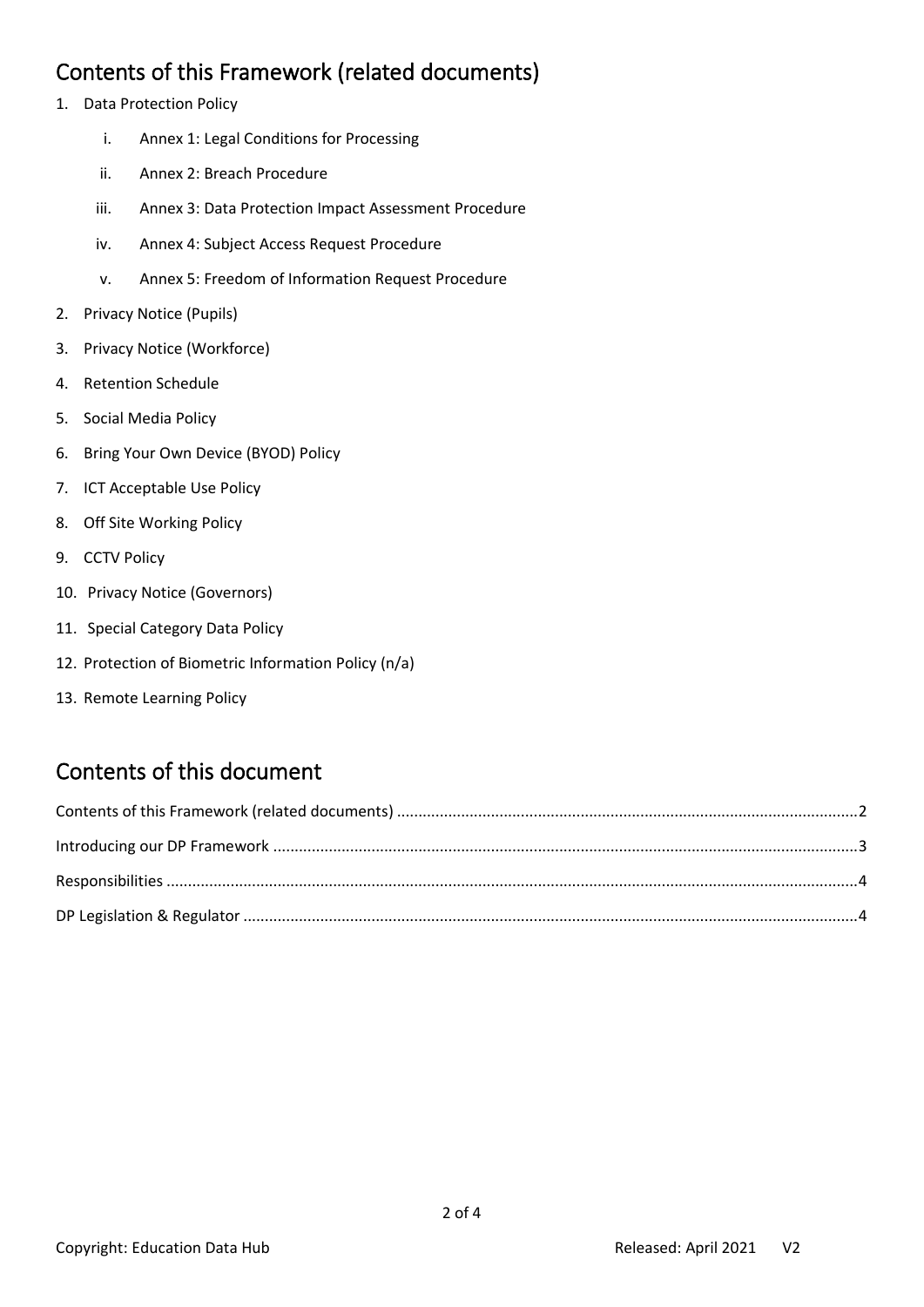### <span id="page-2-0"></span>Introducing our DP Framework

This framework comprises of a number of key documents; including our Data Protection policy and other associated policies and procedures, which together form the school's commitment to protecting the data of its pupils, families, staff and volunteers.

Compliance with this framework is mandatory for all staff.

"Personal data" means **any** information where a living person is either identified or identifiable, from the information alone, or with other information – these are known as Data Subjects. Personal data can include written information, pupil work, photographs, CCTV and film footage or voice recordings, in electronic format (which can include in Social Media, apps, databases or other electronic formats) or hard copy (including copies printed from electronic sources, and handwritten data when it is part of a filing system, or intended to be filed).

"Special category data" is personal data that needs more protection because it is sensitive.

- personal data revealing racial or ethnic origin;
- personal data revealing political opinions;
- personal data revealing religious or philosophical beliefs;
- personal data revealing trade union membership;
- genetic data;
- biometric data (where used for identification purposes);
- data concerning health;
- data concerning a person's sex life; and
- data concerning a person's sexual orientation.

In addition, the DfE advises that Pupil Premium/FSM status is treated as Sensitive Data

"Data Subjects" include our pupils, staff, contractors, parents, local authority contacts, and anyone else we might come into contact with.

"Data Controller" means the school, alone or jointly with other Data Controllers, decides on why and how personal data is processed.

"Processing" means collecting, storing, using, sharing and disposing of data.

"Processors" are the external bodies who processes personal data on behalf of the controller.

"Staff" includes current or former; permanent employees, temporary staff, agency staff, consultants, governors, volunteers, and anyone else working for the school. We will also expect job applicants and contractors (and their staff) to comply with this policy.

"Data Protection Officer" (DPO) is a statutory role with responsibility for:

advising the school about data protection obligations,

dealing with breaches, including suspected breaches and identified risks

monitoring compliance with this policy.

Our Data Protection Officer is: Laura Bowers, Hardwick Square, Buxton, SK17 6QB

"Data Protection Lead" is Helen Williams and is the member of school staff nominated to manage communication with the DPO.